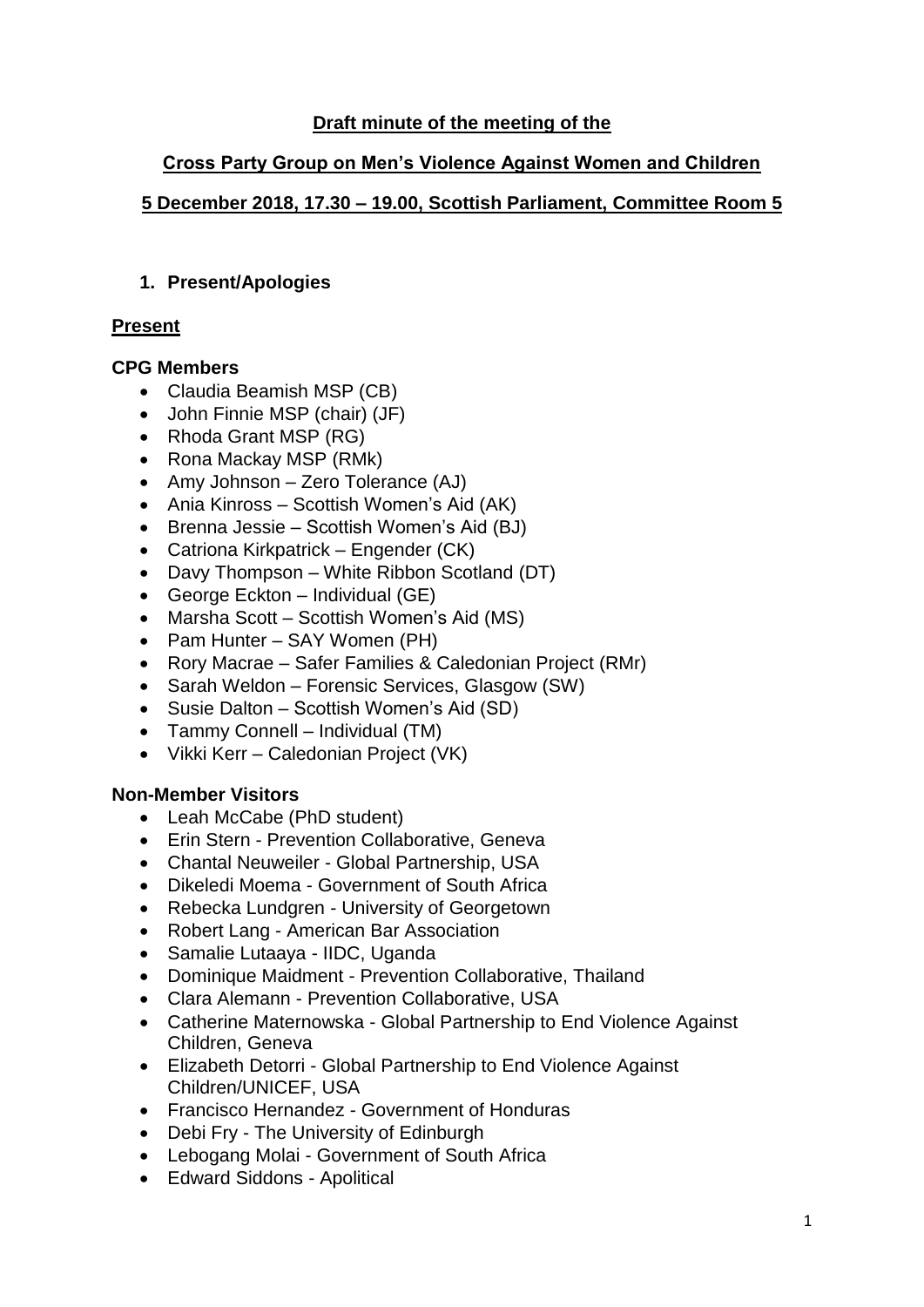- Annie Pouliot Government of Canada
- Adina Codres Government of Romania
- Carol Francis Mango Women's Fund, Tanzania
- Deo Yiga IIDC, Uganda
- Chad Hemady The University of Edinburgh
- Bernadette Madrid Violence Research Centre, Philippines
- Shuwanna Aaron NUS Scotland

### **Apologies**

- Claire Baker MSP
- Ann Hayne NHS Lanarkshire, EVA Services
- Ellie Hutchinson The Empower Project Scotland
- Emma Ritch Engender
- Katherine Gilmour Church of Scotland
- Kelly Johnson Individual
- Kirsty Pate Community Justice DA Services Edinburgh
- Lily Greenan Individual (LG)
- Linda Rodgers Edinburgh Women's Aid
- Linda Thompson Women's Support Project
- Louise Johnson Scottish Women's Aid (LJ)
- Melanie McCarry Strathclyde University (MMC)
- Orlaith McAree Pilton Community Health Project (OMA)
- Paula Mitchell Individual (PM)
- Sandie Barton Rape Crisis Scotland

### **2. Thematic session: Work with men as perpetrators**

- A. Challenging men through the Caledonian system Rory Macrae, Caledonian (see Appendix 1)
- B. Why men should be involved in addressing VAW? Davy Thompson, White Ribbon Scotland (see Appendix 2)
- C. Recent research on men as victims Marsha Scott, SWA (see Appendix 3)
- D. Cognition in IPV Offenders and the STAR Service Sarah Weldon, Greater Glasgow and Clyde NHS (see Appendix 4)

### **3. Cross-Party Group business**

- A. Approval of previous minutes: minutes of CPG September 5th 2018 were approved.
- B. Matters arising from minutes:
	- a. Update on the agreed action points from the session on VAWG in Education Settings: AJ has briefly outlined the final 5 recommendations for the attention of Cabinet Secretary for